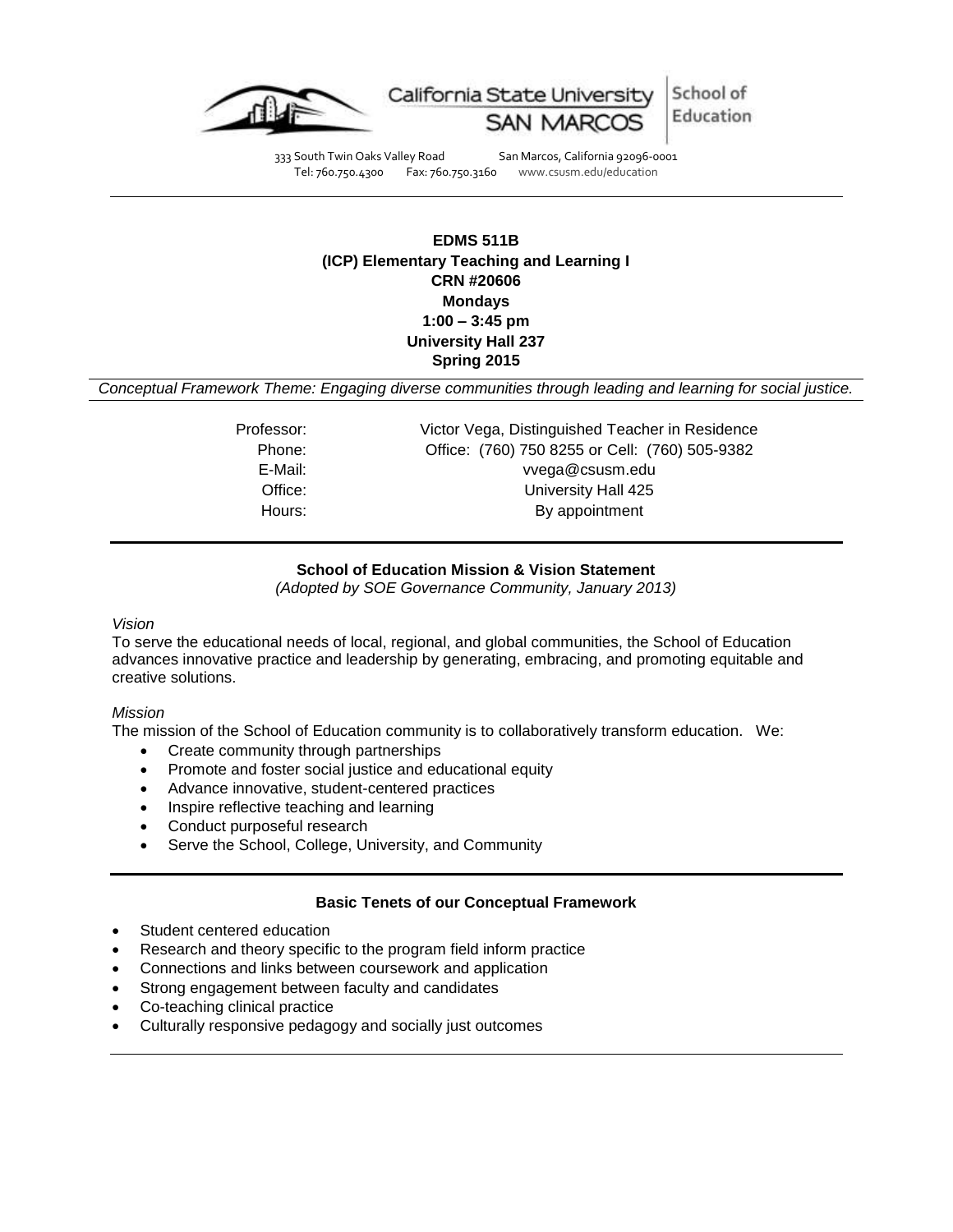## **Table of Contents**

# **COURSE DESCRIPTION ELEMENTARY TEACHING AND LEARNING I**

<span id="page-1-0"></span>Focuses on developing a preliminary understanding of learning theory and instructional practice in a technology integrated and inclusive elementary classroom. *This course is aligned with California's SB 2042 Standards.*

#### **Prerequisite:**

<span id="page-1-1"></span>Consent of Program Coordinator.

#### **Course Objectives**

<span id="page-1-2"></span>The purposes of this course are threefold:

- to expand pre-service candidates knowledge about general learning theories and experiences with a range of pedagogical practices;
- to enhance pre-service candidates' awareness of the multiple perspectives and learning styles that exist in diverse classrooms and other education-related settings;
- to provide a safe environment for pre-service candidates' discussion of, and experimentation with, a variety of techniques and methods of instruction.

### **Required Texts**

- <span id="page-1-3"></span> Lemov, D. (2010). Teach Like a Champion: 49 techniques that put students on the path to college, with DVD, Jossey-Bass, San Francisco, CA.
- Turnbull A., Turnbull, R. & Wehmeyer, M.L. (2010). Exceptional lives: Special education in today's school (7th ed). Upper Saddle River, NJ: Pearson, Merrill Prentice Hall.
- Tomlinson, C. A. (1999). The differentiated classroom: Responding to the needs of all learners. Alexandria, VA: Association for Supervision and Curriculum Development. (Available as an ebook online. Connect at this site: [http://pac.csusm.edu/search~S5?/atomlinson/atomlinson/1%2C27%2C52%2CB/frameset&FF=at](http://pac.csusm.edu/search~S5?/atomlinson/atomlinson/1%2C27%2C52%2CB/frameset&FF=atomlinson+carol+a&1%2C%2C8) [omlinson+carol+a&1%2C%2C8.](http://pac.csusm.edu/search~S5?/atomlinson/atomlinson/1%2C27%2C52%2CB/frameset&FF=atomlinson+carol+a&1%2C%2C8))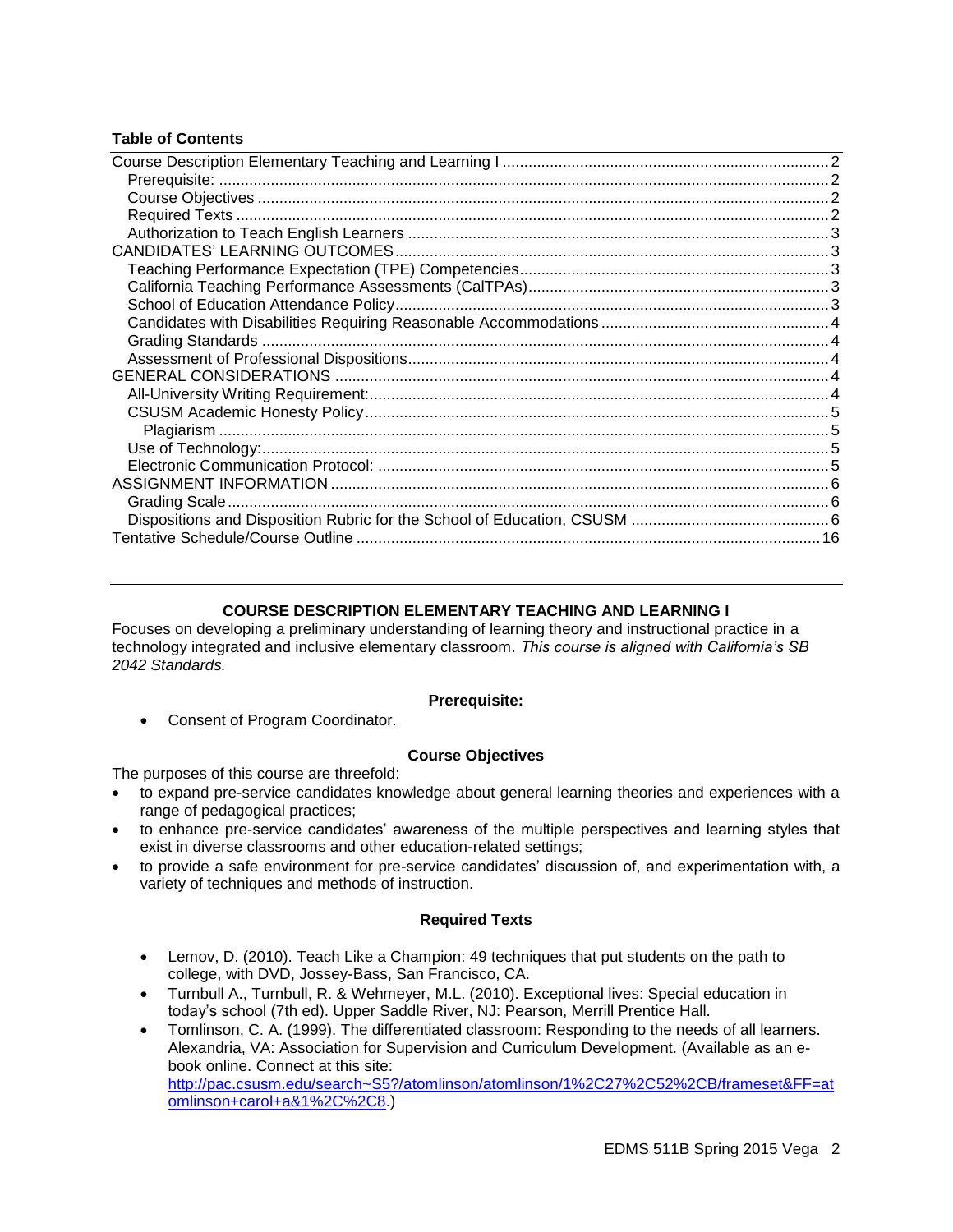#### **Authorization to Teach English Learners**

<span id="page-2-0"></span>This credential program has been specifically designed to prepare teachers for the diversity of languages often encountered in California public school classrooms. The authorization to teach English learners is met through the infusion of content and experiences within the credential program, as well as additional coursework. Students successfully completing this program receive a credential with authorization to teach English learners. *(Approved by CCTC in SB 2042 Program Standards, August 02*

#### **CANDIDATES' LEARNING OUTCOMES**

<span id="page-2-1"></span>Candidates will develop a Lesson Design to be used in future coursework. The Lesson Design includes content standards, assessment, student activities, and instructional strategies with differentiation for English Learners, students with special needs, and GATE students. Candidates will become familiar with the (1) Student Assistance Team (a.k.a. Student Study Team) process and the role of classroom teachers, and (2) classroom management strategies, with emphasis on diverse learners. Candidates will observe elementary students to prepare for focused observation of children as teachers.

#### **Teaching Performance Expectation (TPE) Competencies**

<span id="page-2-2"></span>The course objectives, assignments, and assessments have been aligned with the CTC standards for Multiple Subject Credential. This course is designed to help candidates seeking a California teaching credential to develop the skills, knowledge, and attitudes necessary to assist schools and district in implementing effective programs for all students. The successful candidate will be able to merge theory and practice in order to realize a comprehensive and extensive educational program for all students.

#### **California Teaching Performance Assessments (CalTPAs)**

<span id="page-2-3"></span>Beginning July 1, 2008, all California credential candidates must successfully complete a state-approved system of teaching performance assessment (TPAs), to be embedded in the credential program of preparation. At CSUSM this assessment system is called the CalTPA, or the TPA for short. To assist candidates' successful completion of the TPAs, a series of informational seminars are offered over the course of the program. TPA-related questions and logistical concerns are addressed during the seminars. Candidates' attendance to TPA seminars will greatly contribute to their success on the assessments. Additionally, SOE courses use common pedagogical language, lesson plans (lesson designs), and unit plans (unit designs) in order to support and ensure candidates' success on the TPA, and more importantly, in the candidates' credential program. The CalTPA Candidate Handbook, TPA seminar schedule, and other TPA support materials can be found on the SOE website provided at the website provided:<http://www.csusm.edu/education/CalTPA/ProgramMaterialsTPA.html>

#### **School of Education Attendance Policy**

<span id="page-2-4"></span>Due to the dynamic and interactive nature of courses in the School of Education, all students are expected to attend all classes and participate actively. At a minimum, students must attend more than 80% of class time, or s/he **may not receive a passing grade** for the course at the discretion of the instructor. Individual instructors may adopt more stringent attendance requirements. Should the student have extenuating circumstances, s/he should contact the instructor as soon as possible. *(Approved: 12/19/97)*

<span id="page-2-5"></span>**For this class,** students missing more than one class session cannot earn an A or A-. Students missing more than two class sessions cannot earn a B or B+. Students missing more than three classes cannot earn a C+. Arriving late or leaving early by more than 20 minutes counts as an absence. Notifying the instructor does not excuse an absence. All assignments must be turned in on due date even in case of an absence. If candidates miss class in which group work is conducted, they will have 5 points deducted from their grade on that project.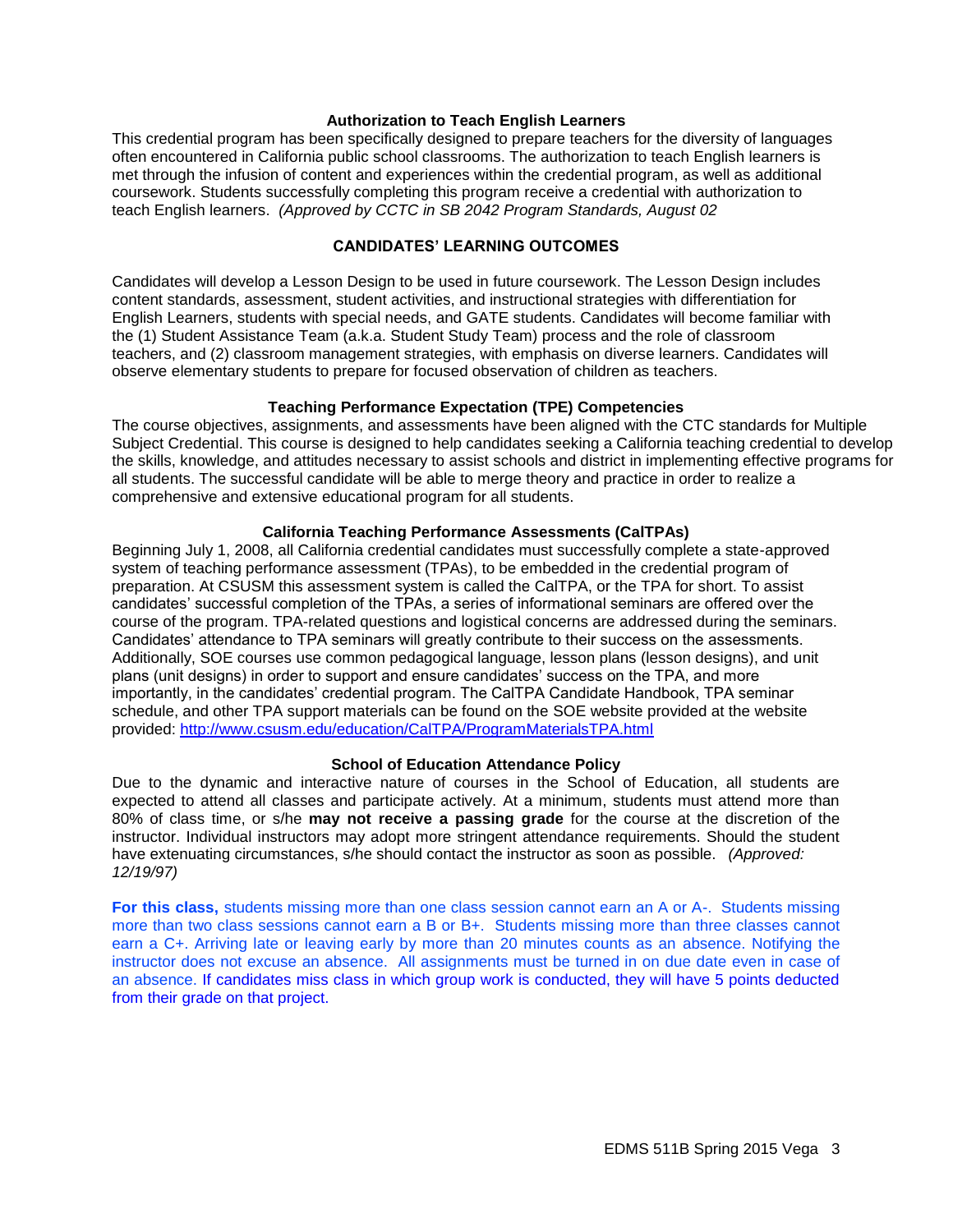## **Candidates with Disabilities Requiring Reasonable Accommodations**

Candidates with disabilities who require reasonable accommodations must be approved for services by providing appropriate and recent documentation to the Office of Disable Student Services (DSS). This office is located in Craven Hall 4300, and can be contacted by phone at (760) 750-4905, or TTY (760) 750-4909. Candidates authorized by DSS to receive reasonable accommodations should meet with their instructor privately to ensure confidentiality.

### **Grading Standards**

<span id="page-3-0"></span>All candidates will come prepared to class; readings and homework assignments are listed on the dates on which they are due. All required work is expected to be on time. One grade level will be deducted for each class meeting for which it is late (e.g., an "A" assignment that is submitted one class session late will be marked down to a "B" each week after that will drop 10% of possible points). Unless prior instructor approval is secured, assignments will not be accepted three class sessions after which they are due. Exceptions will be handled on a case-by-case basis, as determined by the instructor.

All candidates will use New Times Roman 12 font and double space all written work. **It is expected that candidates will proofread and edit their assignments prior to submission.** Candidates will ensure that the text is error-free (grammar, spelling), and ideas are logically and concisely presented. The assignment's grade will be negatively affected as a result of this oversight. All citations, where appropriate, will use American Psychological Association (APA) format. Consult American Psychological Association (APA) Manual ( $6<sup>th</sup>$  ed.) for citation guidance at [www.apa.org](http://www.apa.org/) or [http://owl.english.purdue.edu/owl/resource/560/01/.](http://owl.english.purdue.edu/owl/resource/560/01/) Grading will also be affected by "professional demeanor." Candidates will conduct themselves in ways generally expected of those entering the education profession, including:

- On-time arrival to all class sessions;
- Advance preparation of readings and timely submission of assignments;
- Respectful participation in all settings (e.g., whole group, small group, in/outside of class);
- Carefully considered, culturally aware approaches to solution-finding.

# **Assessment of Professional Dispositions**

<span id="page-3-1"></span>Assessing a candidate's dispositions within a professional preparation program is recognition that teaching and working with learners of all ages require not only specific content knowledge and pedagogical skills, but positive attitudes about multiple dimensions of the profession. The School of Education has identified six dispositions – social justice and equity, collaboration, critical thinking, professional ethics, reflective teaching and learning, and life-long learning—and developed an assessment rubric. For each dispositional element, there are three levels of performance - *unacceptable*, *initial target*, and *advanced target*. The description and rubric for the three levels of performance offer measurable behaviors and examples.

The assessment is designed to provide candidates with ongoing feedback for their growth in professional dispositions and includes a self-assessment by the candidate. The dispositions and rubric are presented, explained and assessed in one or more designated courses in each program as well as in clinical practice. Based upon assessment feedback candidates will compose a reflection that becomes part of the candidate's Teaching Performance Expectation portfolio. Candidates are expected to meet the level of *initial target* during the program.

# **GENERAL CONSIDERATIONS**

# **All-University Writing Requirement:**

<span id="page-3-4"></span><span id="page-3-3"></span><span id="page-3-2"></span>In keeping with the All-University Writing Requirement, all 3-unit courses must have a writing component of at least 2,500 words. This will be met through written reactions and reflections related to assigned readings/assignments.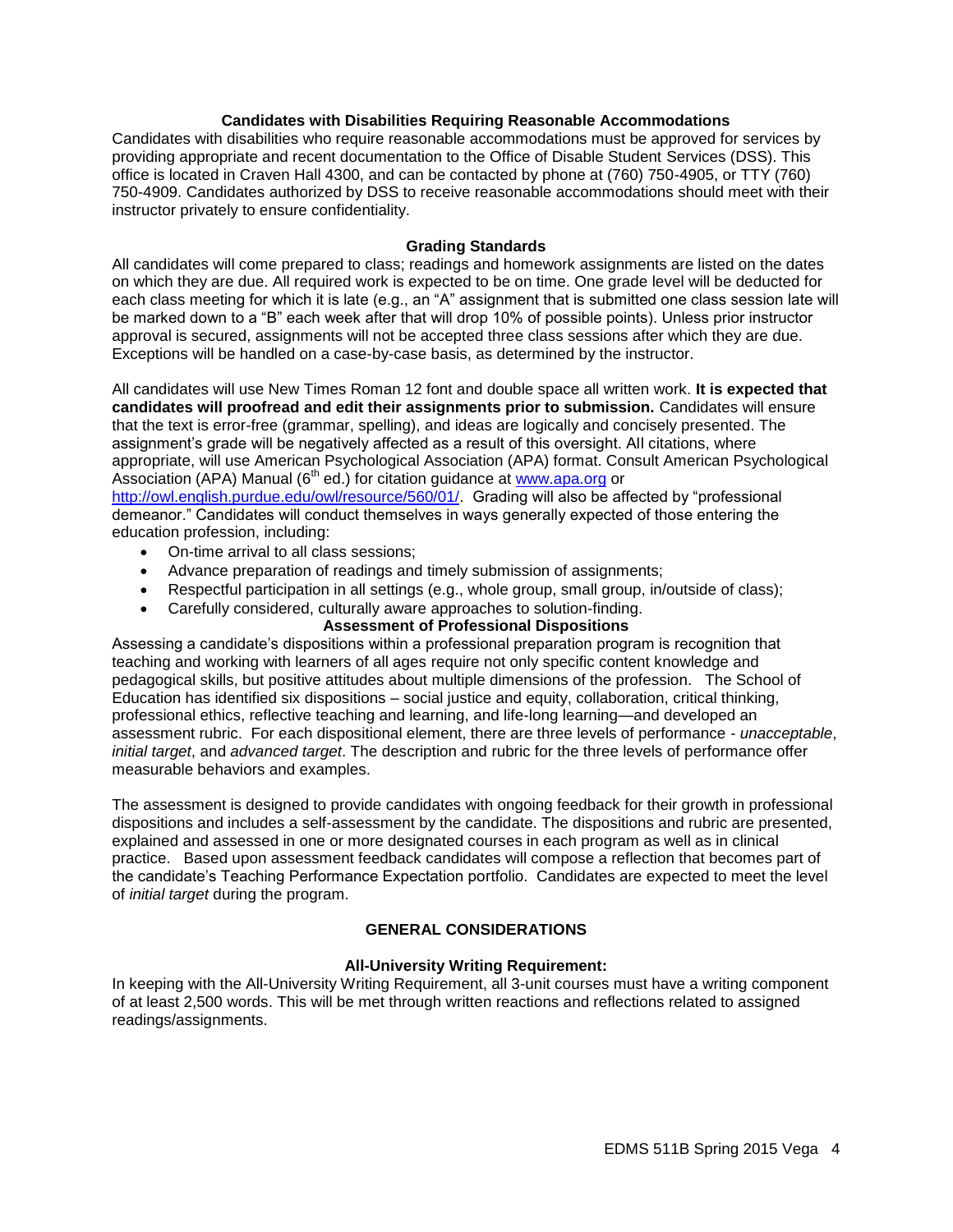### **CSUSM Academic Honesty Policy**

"Students will be expected to adhere to standards of academic honesty and integrity, as outlined in the Student Academic Honesty Policy. All written work and oral presentation assignments must be original work. All ideas/materials that are borrowed from other sources must have appropriate references to the original sources. Any quoted material should give credit to the source and be punctuated with quotation marks.

Students are responsible for honest completion of their work including examinations. There will be no tolerance for infractions. If you believe there has been an infraction by someone in the class, please bring it to the instructor's attention. The instructor reserves the right to discipline any student for academic dishonesty in accordance with the general rules and regulations of the university. Disciplinary action may include the lowering of grades and/or the assignment of a failing grade for an exam, assignment, or the class as a whole." Incidents of dishonest will be reported to the program coordinator, Dean and Associate Dean and the Dean of Students for the University.

#### <span id="page-4-0"></span>**Plagiarism**

As an educator, it is expected that each candidate will do his/her own work, and contribute equally to group projects and processes. Plagiarism or cheating is unacceptable under any circumstances. If you are in doubt about whether your work is paraphrased or plagiarized see the Plagiarism Prevention for Students website [http://library.csusm.edu/plagiarism/index.html.](http://library.csusm.edu/plagiarism/index.html) If there are questions about academic honesty, please consult the University Catalog or your instructor.

#### **Use of Technology:**

<span id="page-4-1"></span>Candidates are expected to demonstrate competency in the use of various forms of technology (i.e. word processing, electronic mail, Cougar Courses, use of the Internet, and/or multimedia presentations). Specific requirements for course assignments with regard to technology are at the discretion of the instructor. Keep a digital copy of all assignments for use in your teaching portfolio. All assignments will be submitted online, and some will be submitted in hard copy as well. Details will be given in class.

#### **Electronic Communication Protocol:**

<span id="page-4-2"></span>Electronic correspondence is a part of your professional interactions. If you need to contact the instructor, e-mail is often the easiest way to do so. It is my intention to respond to all received e-mails in a timely manner. Please be reminded that e-mail and on-line discussions are a very specific form of communication, with their own nuances and etiquette. For instance, electronic messages sent in all upper case (or lower case) letters, major typos, or slang, often communicate more than the sender originally intended. With that said, please be mindful of all e-mail and on-line discussion messages you send to your colleagues, to faculty members in the School of Education, or to persons within the greater educational community. All electronic messages should be crafted with professionalism and care. Things to consider:

- Would I say in person what this electronic message specifically says?
- How could this message be misconstrued?
- Does this message represent my highest self?
- Am I sending this electronic message to avoid a face-to-face conversation?

<span id="page-4-3"></span>In addition, if there is ever a concern with an electronic message sent to you, please talk with the author in person in order to correct any confusion.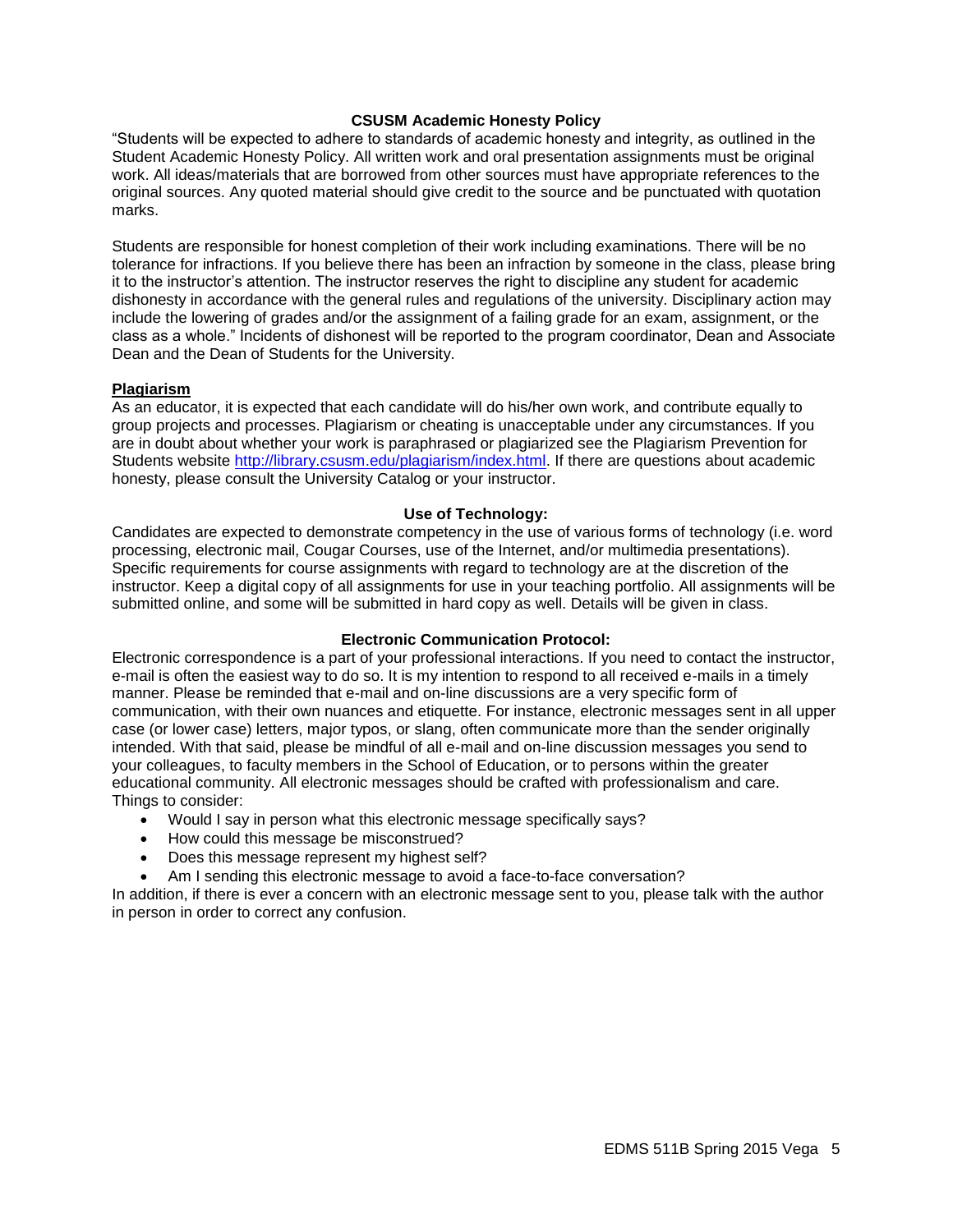## **ASSIGNMENT INFORMATION**

| <b>ASSIGNMENTS</b>                 | <b>POINTS</b> |
|------------------------------------|---------------|
| Reflections (5)                    | 10            |
| <b>Student Learning Profile</b>    | 15            |
| Management Plan Matrix             | 15            |
| Lesson Design                      | 20            |
| Peer Teaching Demonstration        | 15            |
| <b>SST Simulation</b>              | 10            |
| Clip of the Week                   | 5             |
| Attendance and Class Participation | 10            |
| <b>Total Points</b>                | 100           |

#### **Grading Scale**

<span id="page-5-0"></span>

| $A = 93-100$  | $B+ = 87-89$  |
|---------------|---------------|
| $A - 90 - 92$ | $B = 83 - 86$ |
|               | $B - 80 - 82$ |

 $C+ = 77-79$  $C = 73-76$  $C - 70-72$ 

 $D = 60-69$  F = 59 or lower.

#### **Attendance, Professional Disposition, and Class Participation 10 points**

First is the expectation that you will attend all class sessions prepared to actively participate in class activities, group and individual sharing, and discussions on various topics and assigned reading**.** Please see the guidelines for the **School of Education Attendance Policy** and the attendance requirements for this course on page 2 of this syllabus.

Principals evaluate teachers on performance of non-instructional responsibilities. Punctuality, attendance, collaboration with colleagues, and professionalism all fall under this category. Your professional disposition is related to how you conduct yourself in class and at a school site. Please communicate any attendance issues directly with the instructor.

### **Dispositions and Disposition Rubric for the School of Education, CSUSM**

<span id="page-5-1"></span><http://www.csusm.edu/education/ClinicalPractice/HandbookSS.html>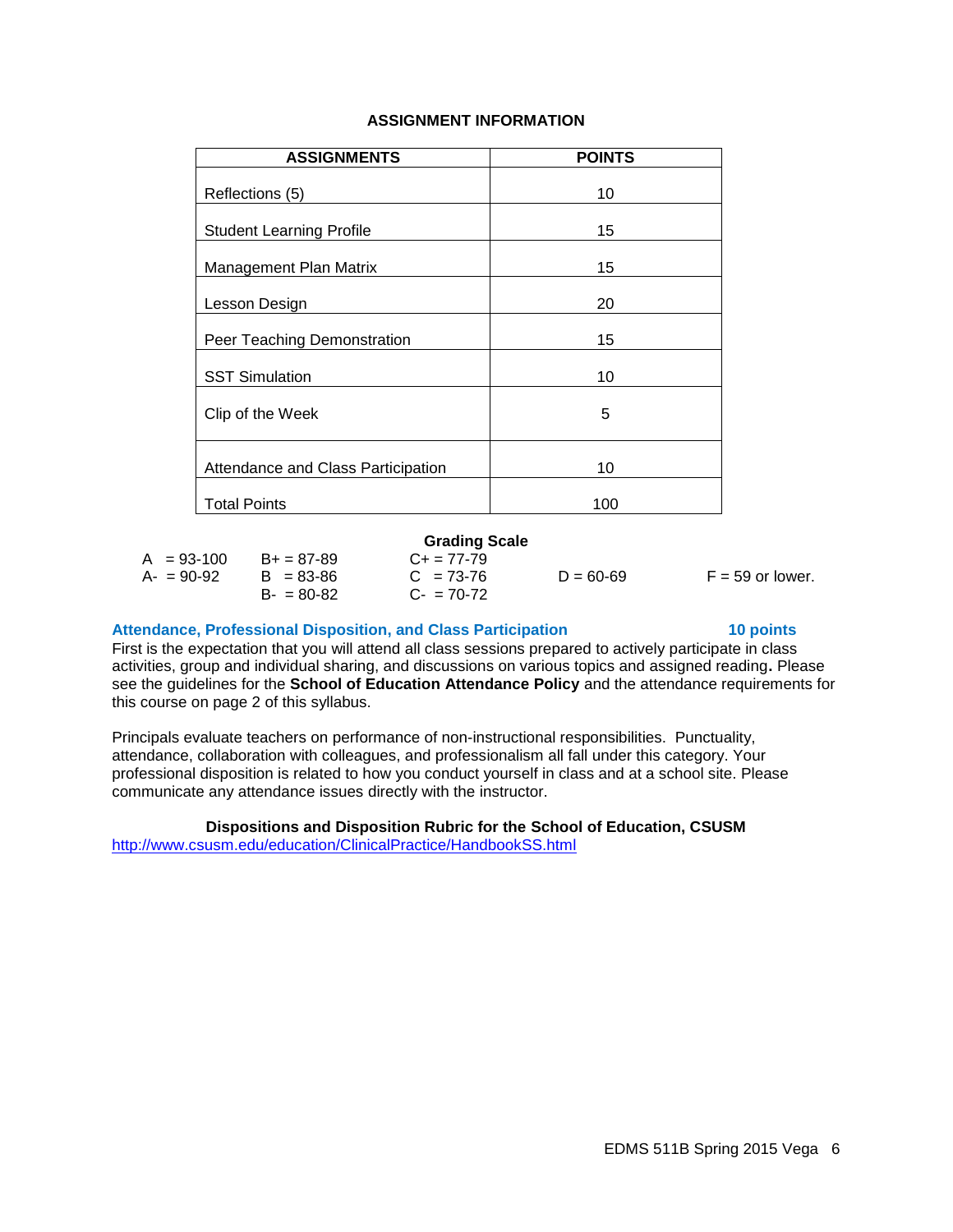# **PROFESSIONAL DISPOSITIONS RUBRIC**

The School of Education of California State University San Marcos fosters the development of the following professional dispositions among our candidates. Candidates increasingly reflect these dispositions in their work with students, families, and communities.

| <b>Dispositional Element</b>  | Unacceptable                                 | <b>Initial Target</b>        | <b>Advanced Target</b>                              |
|-------------------------------|----------------------------------------------|------------------------------|-----------------------------------------------------|
|                               | 1<br>2                                       | 3<br>4                       | 5                                                   |
| 1. Social Justice and Equity  | Behaves in a manner                          | Consistently models          | Consistently models                                 |
|                               | that is discriminatory,                      | respect for all learners.    | respect for all learners.                           |
| Candidates appreciate the     | intolerant, or close-                        | Behaves in ways that         | Behaves in ways that                                |
| languages, communities, and   | minded, Resists                              | reflect concern and          | reflect concern and                                 |
| experiences learners bring to | working with some                            | equitable effort on behalf   | equitable effort on behalf                          |
| the classroom. Candidates     | groups or individuals,                       | of all. Written work and     | of all. Written work and                            |
| advocate for and support      | makes derogatory                             | other expressions reflect    | other expressions reflect                           |
| marginalized communities and  | remarks, or rejects                          | understanding of diversity   | understanding of diversity                          |
| individuals.                  | views based on factors                       | (race, gender, culture,      | (race, gender, culture,                             |
|                               | such as gender,                              | exceptionalities). Selects   | exceptionalities). Selects                          |
|                               | exceptionalities, race,                      | materials, designs           | materials, designs                                  |
|                               | culture, religion, or                        | activities, and interacts in | activities, and interacts in                        |
|                               | socioeconomic                                | ways that demonstrate        | ways that demonstrate                               |
|                               | background. Selects                          | appreciation of diversity    | appreciation of diversity                           |
|                               | materials, designs                           | (e.g., includes models       | (e.g., includes models                              |
|                               | activities, or interacts                     | from diverse                 | from diverse                                        |
|                               | in ways that promotes                        | backgrounds/settings in      | backgrounds/settings in                             |
|                               | stereotypes or                               | learning experiences and     | learning experiences and                            |
|                               | demeans others. Does                         | provides opportunities for   | provides opportunities for                          |
|                               | not take appropriate                         | students to hear, consider,  | students to hear, consider,                         |
|                               | initiative to understand                     | discuss different            | discuss different                                   |
|                               | and identify student                         | viewpoints). Interacts with  | viewpoints). Interacts in                           |
|                               | needs and/or provide                         | students in ways that        | ways that consider                                  |
|                               | learning experiences                         | consider individual          | individual differences and                          |
|                               | that meet the needs of                       | differences and life         | life experiences. Takes                             |
|                               | all students. Fails to                       | experiences. Takes care      | care to provide                                     |
|                               | provide extra                                | to provide appropriate       | appropriate experiences                             |
|                               | assistance or                                | experiences for all          | for all students.                                   |
|                               | alternative learning                         | students. Consistently       |                                                     |
|                               | experiences when                             | advocates for inclusion      | Works to influence others'                          |
|                               | needed. Repeatedly<br>excludes some          | and consideration of         | provision of services for                           |
|                               |                                              | diverse perspectives.        | those beyond those in<br>his/her immediate setting. |
|                               | students from learning                       |                              | Seeks forums or leads                               |
|                               | experiences. Gives<br>preferential treatment |                              | efforts to advocate for                             |
|                               | to some students.                            |                              | <i>inclusion</i> and                                |
|                               |                                              |                              | consideration of diverse                            |
|                               |                                              |                              |                                                     |
|                               |                                              |                              | perspectives.                                       |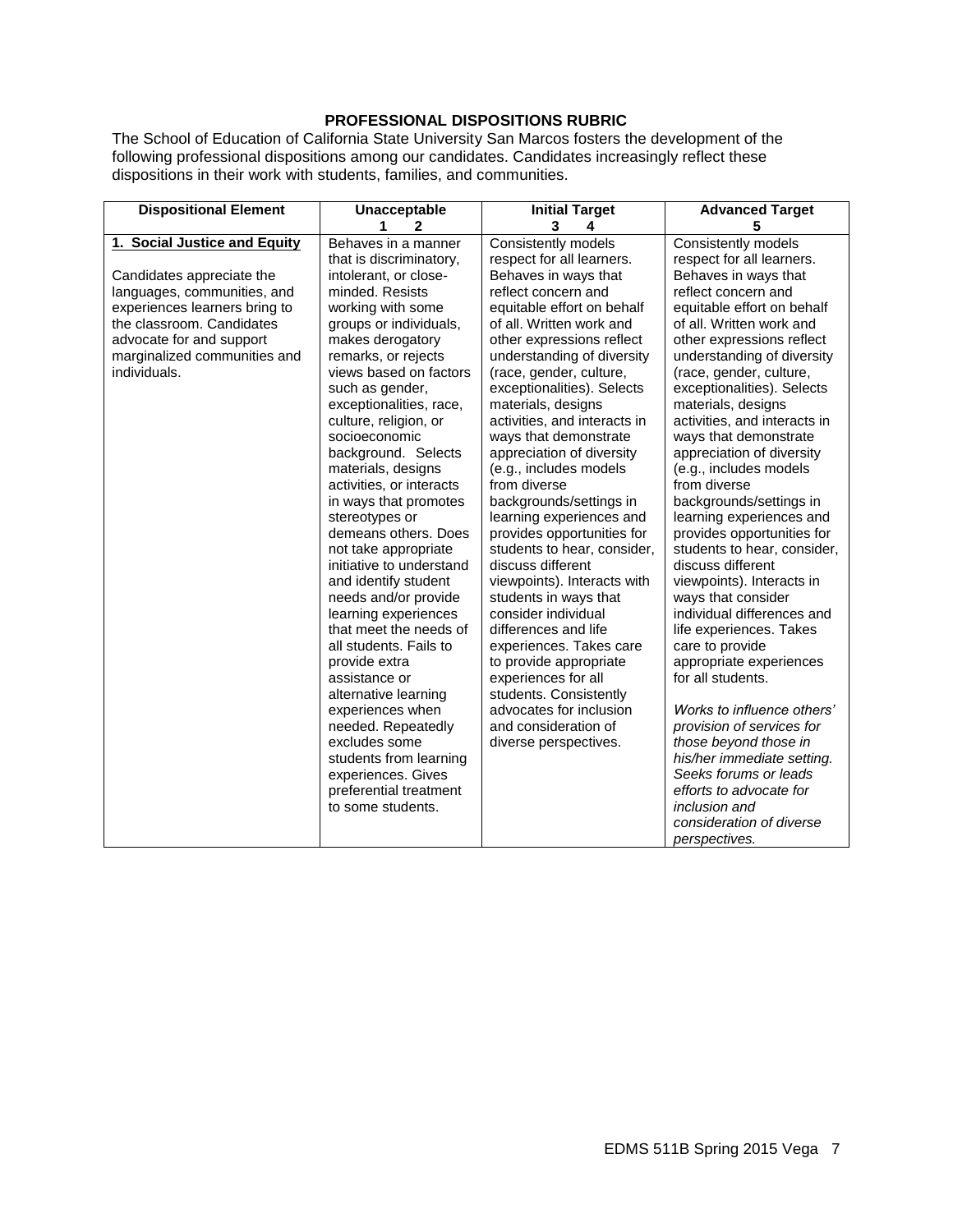| <b>Dispositional Element</b>                                                                                                                                                                                      | Unacceptable<br>1.<br>$\mathbf{2}$                                                                                                                                                                                                                                                                                                                                                      | <b>Initial Target</b><br>3<br>4                                                                                                                                                                                                                                                                                                                                                                                                                       | <b>Advanced Target</b><br>5                                                                                                                                                                                                                                                                                                                                                                                                                                                                                                                                                                                                              |
|-------------------------------------------------------------------------------------------------------------------------------------------------------------------------------------------------------------------|-----------------------------------------------------------------------------------------------------------------------------------------------------------------------------------------------------------------------------------------------------------------------------------------------------------------------------------------------------------------------------------------|-------------------------------------------------------------------------------------------------------------------------------------------------------------------------------------------------------------------------------------------------------------------------------------------------------------------------------------------------------------------------------------------------------------------------------------------------------|------------------------------------------------------------------------------------------------------------------------------------------------------------------------------------------------------------------------------------------------------------------------------------------------------------------------------------------------------------------------------------------------------------------------------------------------------------------------------------------------------------------------------------------------------------------------------------------------------------------------------------------|
| 2.Collaboration<br>Candidates practice the skills of<br>collaboration in their<br>professional interactions with<br>students, colleagues,<br>parents/guardians/caregivers<br>and those in the wider<br>community. | Interacts with others<br>(students, parents,<br>colleagues) in ways<br>that does not<br>communicate respect.<br>For example, uses<br>destructive criticism,<br>derogatory remarks,<br>threats, physical<br>coercion, or other<br>inappropriate language<br>or behavior. Does not<br>reasonably allow<br>others to express<br>ideas. Discourages or<br>undermines the work<br>of others. | Consistently interacts with<br>others (students, parents,<br>colleagues) in ways that<br>communicate respect such<br>as being courteous,<br>demonstrating consistency<br>and impartiality, and<br>providing opportunities for<br>others to express or<br>demonstrate their needs<br>and viewpoints. Values<br>and builds relationships.<br>Encourages and supports<br>participation and success<br>for all.                                           | Consistently interacts with<br>others (students, parents,<br>colleagues) in ways that<br>communicate respect such<br>as being courteous,<br>demonstrating consistency<br>and impartiality, and<br>providing opportunities for<br>others to express or<br>demonstrate their needs<br>and viewpoints. Values<br>and builds relationships.<br>Encourages and supports<br>participation and success<br>for all.<br>Advocates for the<br>expression of diverse<br>perspectives. Seeks<br>forums and leads efforts to<br>assist others in developing<br>understanding and skills in<br>being supportive of others<br>(e.g., students, parents, |
|                                                                                                                                                                                                                   |                                                                                                                                                                                                                                                                                                                                                                                         |                                                                                                                                                                                                                                                                                                                                                                                                                                                       | colleagues).                                                                                                                                                                                                                                                                                                                                                                                                                                                                                                                                                                                                                             |
| <b>3.Critical Thinking</b><br>Candidates analyze various<br>professional contexts, resulting<br>in more informed decision-<br>making about professional<br>practice.                                              | Does not gather,<br>analyze or use data to<br>make informed<br>decisions. Behaves in<br>ways that reflect a<br>belief that others<br>should provide what is<br>needed. Does not ask<br>appropriate questions<br>or take initiative to<br>work toward achieving<br>goals or solving<br>dilemmas.                                                                                         | Analyzes professional<br>contexts, by a) seeking<br>information from a variety<br>of sources to analyze<br>student needs and b)<br>planning and<br>implementing appropriate<br>decisions about<br>professional practice.<br>Seeks a variety of<br>perspectives in exploring<br>issues. Asks questions<br>and takes action to<br>achieve goals or solve<br>dilemmas. Anticipates<br>needs and assists others<br>in obtaining or managing<br>resources. | Analyzes professional<br>contexts, by a) seeking<br>information from a variety<br>of sources to analyze<br>student needs and b)<br>planning and<br>implementing appropriate<br>decisions about<br>professional practice.<br>Seeks a variety of<br>perspectives in exploring<br>issues. Asks questions<br>and takes action to<br>achieve goals or solve<br>dilemmas. Anticipates<br>needs and assists others<br>in obtaining or managing<br>resources.                                                                                                                                                                                    |
|                                                                                                                                                                                                                   |                                                                                                                                                                                                                                                                                                                                                                                         |                                                                                                                                                                                                                                                                                                                                                                                                                                                       | Provides leadership in<br>solving dilemmas involving<br>the procurement or<br>distribution of resources.<br>Actively seeks or leads<br>opportunities to select or<br>create appropriate new<br>forums to advocate for<br>students or the profession.                                                                                                                                                                                                                                                                                                                                                                                     |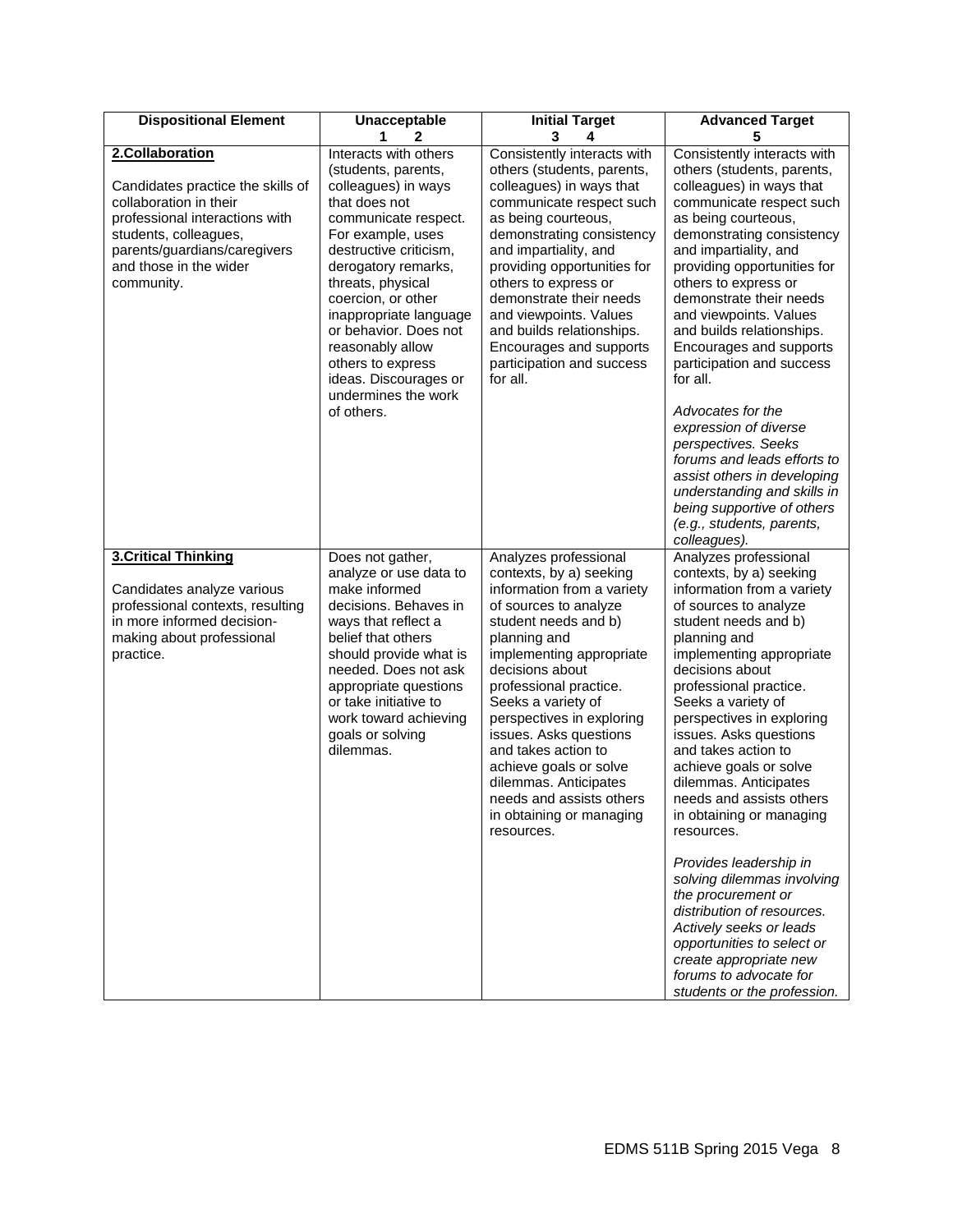| <b>Dispositional Element</b>                                                                                                                          | Unacceptable<br>1<br>$\mathbf{2}$                                                                                                                                                                                                                                                                                                                                                                                                                                                                                                                       | <b>Initial Target</b><br>3<br>4                                                                                                                                                                                                                                                                                                                                                                                                                                                                                                | <b>Advanced Target</b><br>5                                                                                                                                                                                                                                                                                                                                                                                                                                                                                                                                                                                                                                                                                                                                                          |
|-------------------------------------------------------------------------------------------------------------------------------------------------------|---------------------------------------------------------------------------------------------------------------------------------------------------------------------------------------------------------------------------------------------------------------------------------------------------------------------------------------------------------------------------------------------------------------------------------------------------------------------------------------------------------------------------------------------------------|--------------------------------------------------------------------------------------------------------------------------------------------------------------------------------------------------------------------------------------------------------------------------------------------------------------------------------------------------------------------------------------------------------------------------------------------------------------------------------------------------------------------------------|--------------------------------------------------------------------------------------------------------------------------------------------------------------------------------------------------------------------------------------------------------------------------------------------------------------------------------------------------------------------------------------------------------------------------------------------------------------------------------------------------------------------------------------------------------------------------------------------------------------------------------------------------------------------------------------------------------------------------------------------------------------------------------------|
| 4. Professional Ethics<br>Candidates make and act on<br>well-reasoned, principled<br>judgments.                                                       | Fails to consistently<br>honor the needs and<br>best interests of<br>students, the work<br>setting (school, district,<br>university) or<br>profession.<br>Demonstrates a<br>pattern of<br>unprofessional<br>behavior such as<br>absence, tardiness,<br>failure to complete<br>tasks, inappropriate<br>dress or personal<br>behavior, violation of<br>confidentiality,<br>academic dishonesty<br>(e.g., plagiarism,<br>cheating), or<br>imposition of personal<br>religious or political<br>views upon others.                                           | Consistently honors the<br>needs and best interests<br>of students, the work<br>setting (school, district,<br>university), and the<br>profession. Makes well-<br>reasoned, principled<br>judgments regarding<br>professional behaviors<br>such as promptness, task<br>completion, maintaining<br>confidentiality, academic<br>honesty, and appropriate<br>separation of personal and<br>professional domains.                                                                                                                  | Consistently honors the<br>needs and best interests<br>of students, the work<br>setting (school, district,<br>university), and the<br>profession. Makes well-<br>reasoned, principled<br>judgments regarding<br>professional behaviors<br>such as promptness, task<br>completion, maintaining<br>confidentiality, academic<br>honesty, and appropriate<br>separation of personal and<br>professional domains.<br>Actively seeks or leads<br>forums to advocate for<br>professional conditions<br>and resources that will<br><i>improve learning</i><br>outcomes for students or<br>the profession.                                                                                                                                                                                   |
| 5. Reflective Teaching and<br>Learning<br>Candidates critically review<br>their professional practice and<br>the impact it has on student<br>success. | Does not critically<br>evaluate own<br>professional practice<br>or performance (e.g.,<br>interactions, written<br>work, formal and<br>informal assessments)<br>and the impact on<br>student success. Fails<br>to see the need for<br>positive change. Does<br>not provide substantive<br>suggestions for<br>positive self-<br>improvement. Rejects<br>suggestions from<br>others directly or by<br>failing to act. Offers<br>excuses and/or<br>assigns blame for<br>negative results to<br>students, parents,<br>colleagues,<br>supervisors, or others. | Demonstrates<br>understanding of the<br>relevant teaching/learning<br>standards. Consistently<br>evaluates own<br>professional practice and<br>performance (e.g.,<br>interactions, written work,<br>formal and informal<br>assessments) and the<br>impact on student<br>success. Generates ideas<br>for potential improvements<br>or revisions and applies<br>them to future professional<br>practice and performance.<br>Is open-minded and<br>positive when receiving<br>feedback from others, and<br>acts upon suggestions. | Demonstrates<br>understanding of the<br>relevant teaching/learning<br>standards. Consistently<br>evaluates own<br>professional practice and<br>performance (e.g.,<br>interactions, written work,<br>formal and informal<br>assessments) and the<br>impact on student<br>success. Generates ideas<br>for potential improvements<br>or revisions and applies<br>them to future professional<br>practice and performance.<br>Is open-minded and<br>positive when receiving<br>feedback from others, and<br>acts upon suggestions.<br>Actively seeks further<br>information and<br>perspectives from others<br>to evaluate own<br>performance and<br>demonstrates in depth<br>analysis and synthesis of<br>viewpoints. Applies<br>relevant teaching/learning<br>standards in their work. |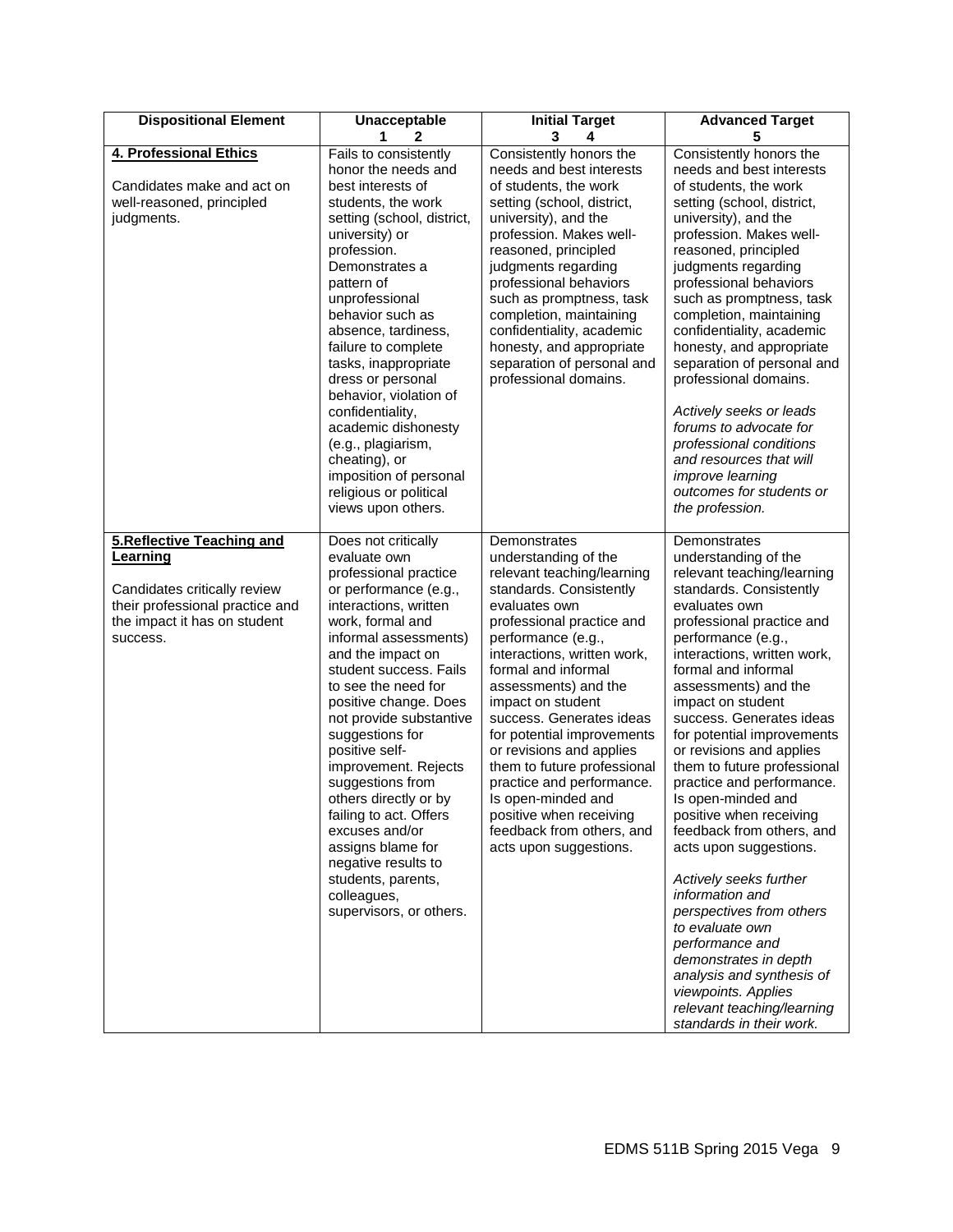| <b>Dispositional Element</b>                                                                                                                              | Unacceptable                                                                                                                                                                                                                                                                                          | <b>Initial Target</b>                                                                                                                                                                                                                                                                                     | <b>Advanced Target</b>                                                                                                                                                                                                                                                                                                                                                                  |
|-----------------------------------------------------------------------------------------------------------------------------------------------------------|-------------------------------------------------------------------------------------------------------------------------------------------------------------------------------------------------------------------------------------------------------------------------------------------------------|-----------------------------------------------------------------------------------------------------------------------------------------------------------------------------------------------------------------------------------------------------------------------------------------------------------|-----------------------------------------------------------------------------------------------------------------------------------------------------------------------------------------------------------------------------------------------------------------------------------------------------------------------------------------------------------------------------------------|
| <b>6.Life-Long Learning</b><br>Candidates recognize the need<br>for and are committed to<br>actively seeking new<br>knowledge, skills and<br>experiences. | 1.<br>2<br>Does not consistently<br>demonstrate<br>intellectual<br>engagement with<br>material or others<br>(e.g., peers,<br>instructors, students).<br>Verbal and written<br>contributions do not<br>demonstrate familiarity<br>with required material.                                              | 3<br>4<br>Demonstrates intellectual<br>engagement with material<br>and others (e.g., peers,<br>instructors, students).<br>Seeks and takes<br>advantage of learning<br>opportunities to stay<br>professionally current,<br>acquire new knowledge,<br>skills, and experiences. Is<br>familiar with relevant | 5<br>Demonstrates intellectual<br>engagement with material<br>and others (e.g., peers,<br>instructors, students).<br>Seeks and takes<br>advantage of learning<br>opportunities to stay<br>professionally current,<br>acquire new knowledge,<br>skills, and experiences. Is<br>familiar with relevant                                                                                    |
|                                                                                                                                                           | Fails to ask questions<br>or make thoughtful<br>references to concepts<br>of study. Fails to meet<br>professional standards<br>in written work and<br>participation. Argues<br>point of view in terms<br>of personal experience<br>or hearsay rather than<br>understanding of<br>theory, research, or | professional organizations,<br>current research, and<br>interdisciplinary practices.<br>Makes connections<br>between concepts,<br>experiences, and content.<br>Seeks and uses<br>contemporary theory,<br>research, and data-based<br>evidence to inform<br>instruction.                                   | professional organizations,<br>current research, and<br>interdisciplinary practices.<br>Makes connections<br>between concepts,<br>experiences, and content.<br>Seeks and uses<br>contemporary theory,<br>research, and data-based<br>evidence to inform<br>instruction.                                                                                                                 |
|                                                                                                                                                           | data-based evidence.                                                                                                                                                                                                                                                                                  |                                                                                                                                                                                                                                                                                                           | Seeks further information<br>and engages others in<br>intellectual discussions.<br>Creates learning<br>opportunities for self and<br>others. Is actively involved<br>in professional groups and<br>associations, or other<br>professional decision-<br>making bodies. Analyzes,<br>synthesizes and evaluates<br>material in order to provide<br>professional development<br>for others. |

# **Clip of the Week 5 points**

- Sign up for a date when you will be responsible for presenting a current news item in K-12 education (5-10 minutes).
- The item may pertain to local, national or international issues or can be connected to topics covered in this class.
- Summarize and explain the importance or relevance of the news to your classmates.
- After you present your current event, go to the Cougar Courses site and submit a one-sentence report as the "Current Events" assignment (the date, topic, and source of your report), so that you can receive credit.
- Submit your statement by December 3.

#### **Reflections/Reading Log 10 points**

The reflections provide an opportunity to discuss teaching and learning through the assigned readings for each session.

- Do not summarize.
- Respond to the readings: agree, disagree, note specific ideas, etc.
- Challenge yourself to make personal, community, and global connections to the content and to take consider implications for the classroom.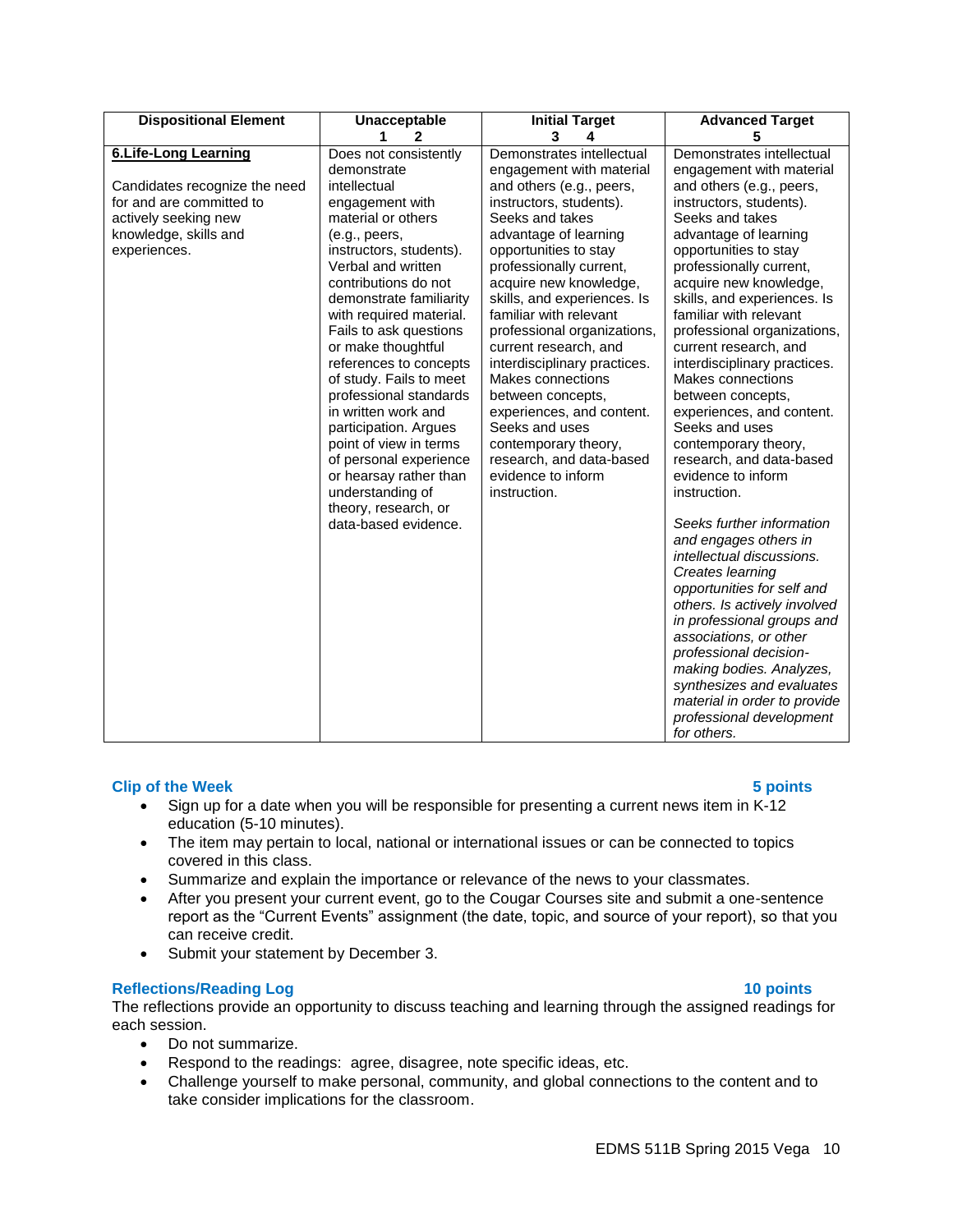- Entries should be one page in length. A sample is provided in Cougar Courses.
- Journal entries for Monday's class must be submitted via the Cougar Courses site *prior* to class.
- See the schedule for reflection due dates.
- No credit will be given for late submissions of reflections.
- If for some reason you do not have access to Cougar Courses for a timely submission, you may email the journal entry to me at [vvega@csusm.edu.](mailto:vvega@csusm.edu)

#### **Reading Reflection Rubric**

| Approaching Standards                      | <b>Meets Standards</b>                           |
|--------------------------------------------|--------------------------------------------------|
| 1 Point                                    | 2 Points                                         |
| Reflection summarized the reading          | Reflection shows a response through agreement,   |
| No indication of agreement/disagreement or | disagreement or notation of specific ideas       |
| notation of specific ideas                 | Clear and appropriate connections to the content |
| Vague connections were made                | were evident                                     |
| Classroom implementation ideas were vague  | Implementation ideas are clear and specific.     |

## **Observation of a Child/Student Learning Profile 15 points**

#### **Task Guidelines**

- Identify a student to observe (not in a SDC or RSP pull out program)
- Chose a child that represents a non-regular education student: English Learner, student that is an accelerated learner, student who has a special education label under IDEA or ADA, or has participated in a SAT.
- Make sure the teacher understands that you are not helping in the classroom during this observation
- Observe the student for 60 minutes (must include learning activities)
- It is NOT REQUIRED to see the student's records. These are confidential and you may not have access. If you are able to read the child's record include that in your background report.
- Remember to keep all information about your student confidential. Use pseudonyms (false names) for the child, the child's teacher and the school.
- Take objective notes on the student's behavior.
- Make educational recommendations for the student.

# **Write a 3 page paper with 2 parts**

#### **Part I Student Data**

• This part of the report is only a documentation of what you see and hear. DO NOT include any opinions.

# **Part II Summary Recommendations**

Write a summary of curriculum recommendations and instructional modifications.

# **Observation – Child in the classroom Rubric 15 points**

| <b>Below Standards</b><br>1 Point                                                 | <b>Approaching Standards</b><br>2-3 Points                                               | <b>Meets Standards</b><br>4-5 Points                                                                  |  |
|-----------------------------------------------------------------------------------|------------------------------------------------------------------------------------------|-------------------------------------------------------------------------------------------------------|--|
| Observation does not identify<br>learning and social behavior<br>characteristics. | Observation identifies some<br>learning and social behaviors<br>characteristics.         | Observation clearly and concisely<br>identifies major learning and social<br>behavior characteristics |  |
| Observation notes do not<br>include curriculum<br>recommendations.                | Observation notes include<br>some curriculum<br>recommendations but could<br>be clearer. | Observation notes include clear and<br>appropriate recommendations for<br>curriculum.                 |  |
| Instructional implications are<br>not understood or<br>addressed.                 | Instructional implications are<br>addressed but not fully<br>understood                  | Instructional implications are clearly<br>understood and addressed                                    |  |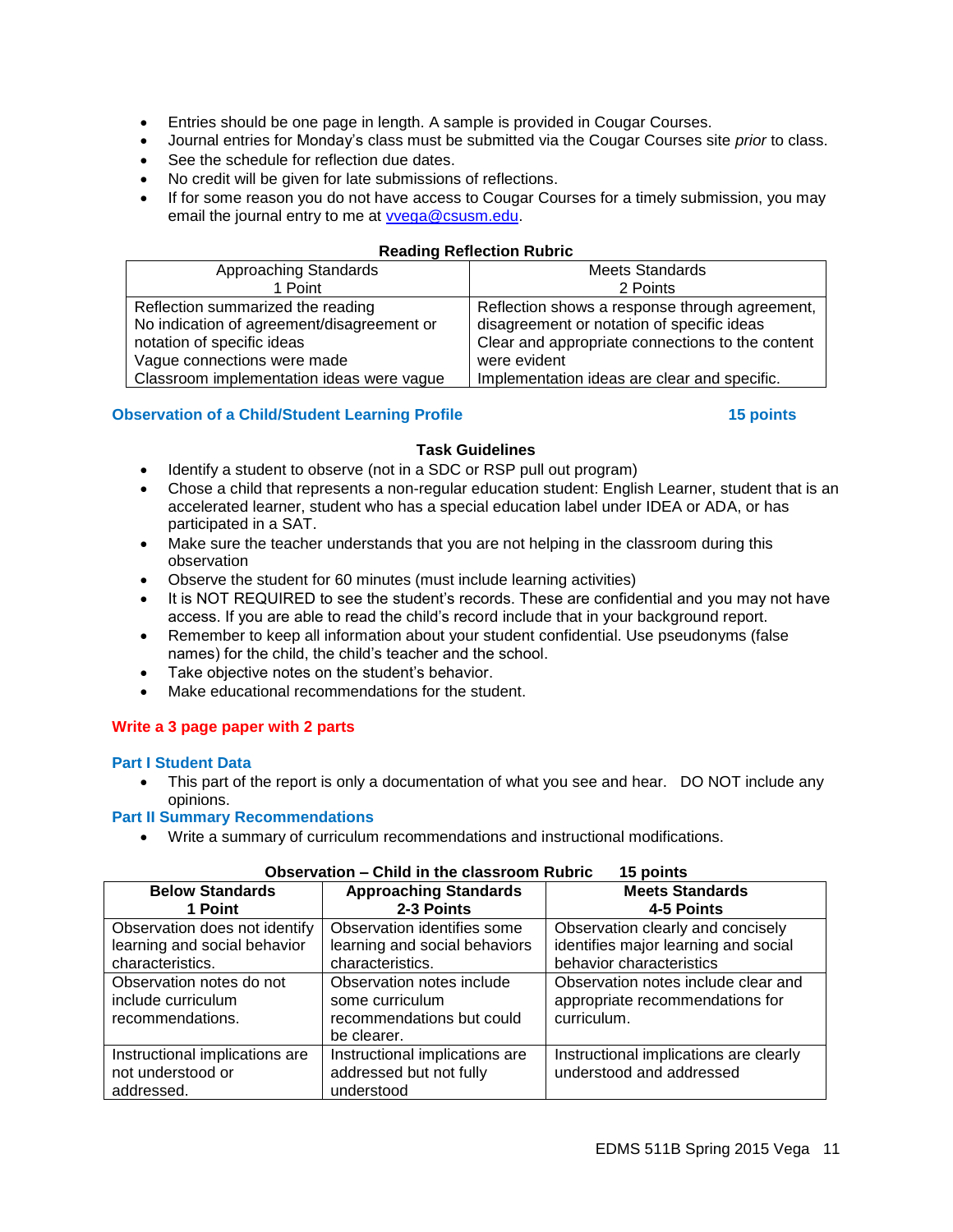# **Management Plan Grid 15 points**

- In this activity you will fill in a classroom management grid as directed.
- You may brainstorm with others in class to work on your plan.
- The plan will consist of statements of your guiding principles of classroom management.
- For each principle you will describe two strategies that demonstrate how you will apply your principles. Each strategy will also include a rationale detailing how your strategies illustrate your classroom management principles.
- Your task will be to fill each square of the grid for five key elements of classroom management.
- You will also write a simple one-page newsletter detailing your classroom rules, etc.

| <b>Management Grid Rubric</b>     |                                |                                  |  |
|-----------------------------------|--------------------------------|----------------------------------|--|
| <b>Below Standard</b>             | <b>Approaching Standards</b>   | <b>Meeting Standards</b>         |  |
| 1 Point                           | 2-3 Points                     | 4-5 Points                       |  |
| Few key elements of each          | Some key elements of each      | Key elements of each principle   |  |
| principle are clear within the    | principle are clear within the | are clear and precise within the |  |
| principle statements.             | principle statements.          | principle statements.            |  |
| Few identified strategies are     | Some identified strategies are | Identified strategies are        |  |
| appropriate and meet few          | appropriate and meet some      | appropriate and meet             |  |
| assignment requirements           | assignment requirements        | assignment requirements          |  |
| Rationales are unclear and        | Rationales are clear           | Rationales are clear and         |  |
| unsupported                       | Parent newsletter shows some   | supported                        |  |
| Parent newsletter does not        | reflection of principles and   | Parent newsletter reflects       |  |
| reflect principles and rationales | rationales                     | principles and rationales        |  |

#### **Peer Teaching Demonstration 15 points** 15 points

#### **Task Requirements**

- Sign up to facilitate a discussion on an assigned chapter from Teach Like a Champion for one class session.
- You will work with a partner to prepare a 15-20 minute learning activity about the reading.
- The activity should engage the class and allow us to examine and apply the material in a meaningful way.
- You will find a guide for peer presentations in the Cougar Course shell for this class. Follow this guide to complete your assignment.

#### **Presentation Rubric 15 Points**

| <b>Below Standards</b>          | <b>Approaching Standards</b>     | <b>Meeting Standards</b>                |
|---------------------------------|----------------------------------|-----------------------------------------|
| 1 Point                         | 2 Points                         | 3 Points                                |
| Presentation described only     | Presentation described 2         | Presentation described and              |
| one technique or strategy or    | technique or strategies from the | elaborated at least 3 techniques or     |
| concept from the assigned       | assigned reading. Peers were     | strategies from the assigned            |
| reading. Peers were not         | somewhat engaged and/or          | reading. Peers were engaged and         |
| engaged or actively involved    | actively involved in the class   | actively involved in the class activity |
| in the actively involved in the | activity or discussion.          | or discussion.                          |
| discussion.                     |                                  |                                         |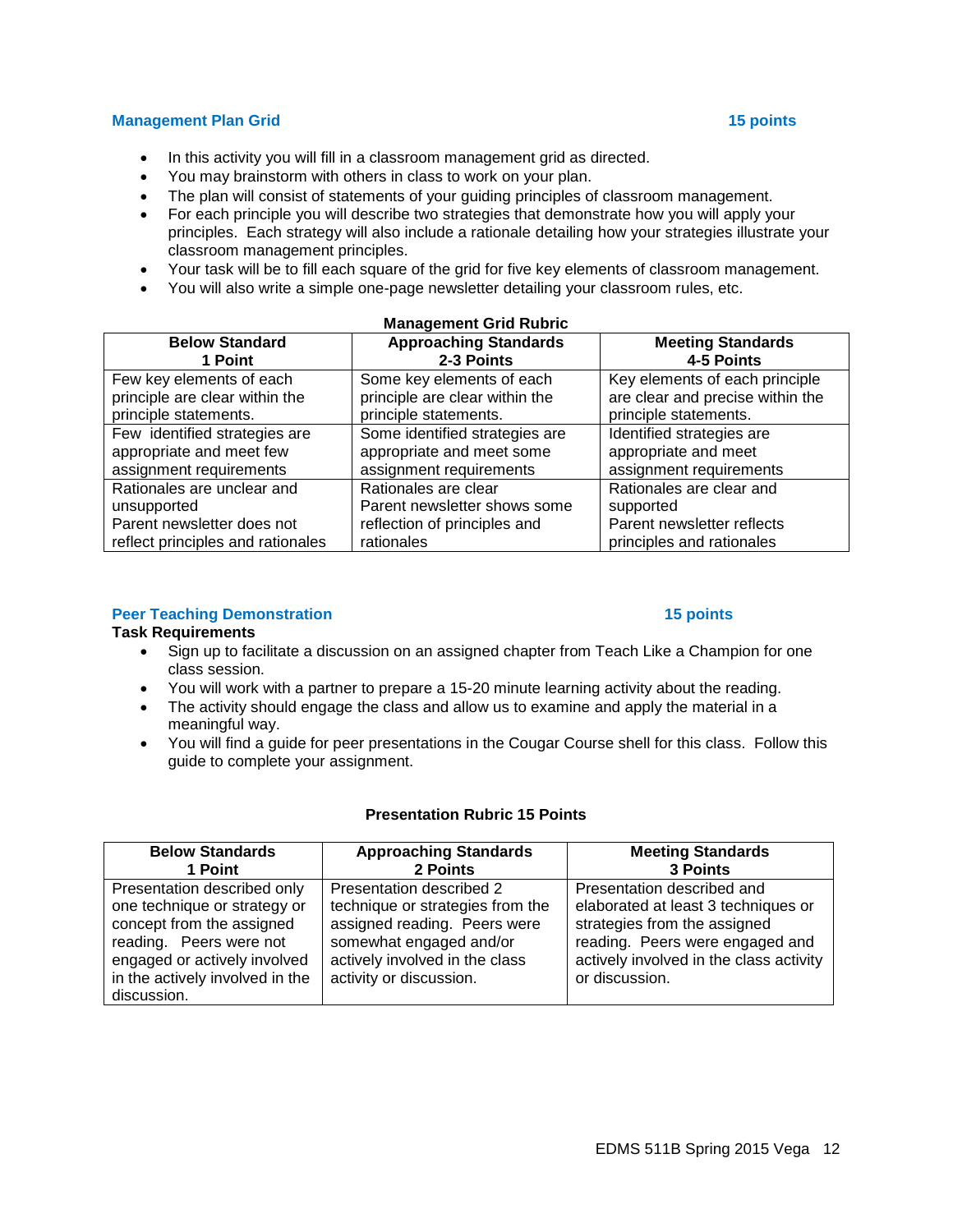# **Lesson Plan 20 Points**

# **Task Guidelines**

- Design a lesson using the lesson design template available at: <http://www.csusm.edu/education/CalTPA/StudentInfoTPA.html>
- Your lesson will address an English Language Arts standard
- Describe what you know about the learners and their context in detail.
- When describing students, identify English Learners and their levels of language acquisition, students who are accelerated learners, and students who need special education supports under IDEA &/or ADA include, readiness range (skills, reading, math and schooling), learning profiles, interests, talents, and culture for all students.
- Design a differentiated lesson plan.
- Consider the lesson you are revising, what content, process, and products does the lesson incorporate?
- How could you revise the lesson to differentiate the content, process, or product for your students learning English, for your accelerated learners, and for your students with special needs?
- Address their individual needs based on their readiness (skills, reading, thinking & information), learning profile, interests, talents, and culture.
- Plan Implementation.
- All students need to feel comfortable and supported to maximize learning.
- What will you do to create an environment so the whole community values differentiation?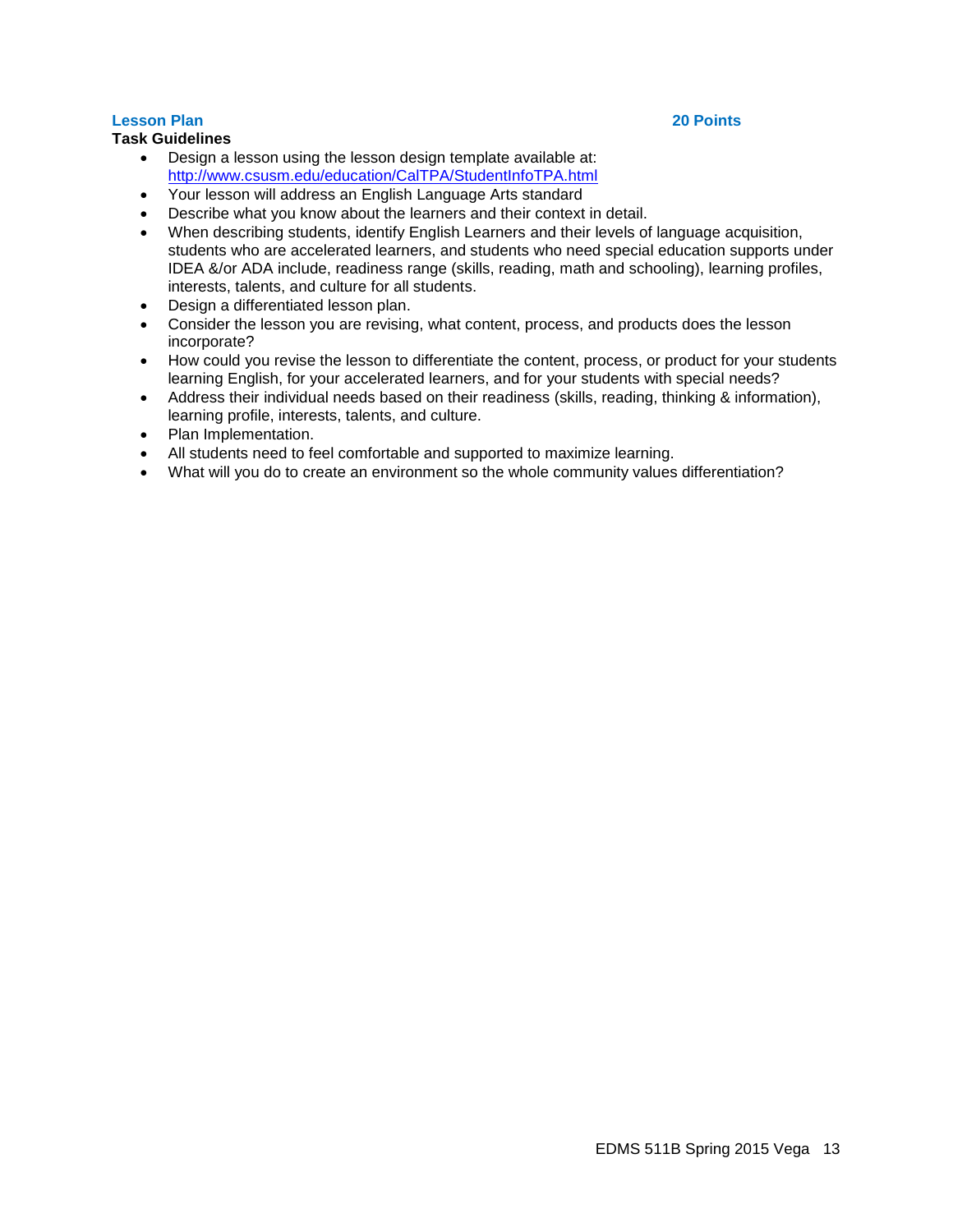# **LESSON PLAN RUBRIC 20points**

| <b>ELEMENT</b>                                                                     | LEVEL $1=1$ point                                                                                                                                                                                                                  | LEVEL $2 = 2$ points                                                                                                                                                                                                                                                         | $-1$<br>----<br>LEVEL $3 = 3$ points                                                                                                                                                                                                                                 | LEVEL $4 = 4$ points                                                                                                                                                                                                                                                                                                                                           |
|------------------------------------------------------------------------------------|------------------------------------------------------------------------------------------------------------------------------------------------------------------------------------------------------------------------------------|------------------------------------------------------------------------------------------------------------------------------------------------------------------------------------------------------------------------------------------------------------------------------|----------------------------------------------------------------------------------------------------------------------------------------------------------------------------------------------------------------------------------------------------------------------|----------------------------------------------------------------------------------------------------------------------------------------------------------------------------------------------------------------------------------------------------------------------------------------------------------------------------------------------------------------|
| The lesson<br>addresses<br>the content<br>standards                                | <b>Utilizes</b><br>inappropriate and<br>irrelevant materials<br>and inaccurately or<br>fails to address the<br>content standards.<br>Evidence is<br>unconnected across<br>the response                                             | Utilizes limited<br>materials and<br>ambiguously<br>addresses the content<br>standards. Materials<br>provide partial<br>relevance to the lesson<br>and content standards<br>are inconsistent.<br>Evidence is weakly<br>connected and<br>inconsistent across the<br>response. | Utilizes appropriate<br>materials and<br>accurately addresses<br>content standards.<br>Materials provide<br>relevance to the<br>lesson and content<br>standards. Evidence<br>is connected across<br>the response.                                                    | Utilizes appropriate,<br>detailed and clear<br>materials and accurately<br>addresses content<br>standards. Materials<br>reinforce relevance to the<br>lesson and consistently<br>connect to the content<br>standards. Evidence is<br>purposefully connected<br>and reinforced across the<br>responses.                                                         |
| <b>Student</b><br>activities are<br>appropriate to<br>the grade<br>level           | Lesson plan is<br>inappropriate or<br>irrelevant to the<br>students' grade<br>level. Activities are<br>missing connections<br>to the learning<br>goals.                                                                            | Lesson plan is partially<br>appropriate to the<br>students' grade level.<br>Activities show limited<br>connections to the<br>learning goals.                                                                                                                                 | Lesson plan is<br>appropriate and<br>relevant to the grade<br>level. Activities show<br>clear connections to<br>the learning goals.                                                                                                                                  | Lesson plan is clear,<br>appropriate relevant and<br>engaging to the grade<br>level. Activities show clear<br>and consistent<br>connections to the learning<br>goal.                                                                                                                                                                                           |
| Assessment<br>of learning<br>goals                                                 | Assessment is not<br>related or<br>appropriate to the<br>learning goals. The<br>examples are<br>irrelevant to the<br>content standards.                                                                                            | Assessment is partially<br>related and<br>ambiguously<br>addresses the learning<br>goal. Some examples<br>are minimally related to<br>the content standards.                                                                                                                 | Assessment is<br>clearly related to the<br>learning goal.<br>Assessments clearly<br>address pre,<br>formative, and<br>summative. They<br>are appropriate for<br>the grade level and<br>special needs<br>students. They are<br>placed appropriately<br>in the lesson. | Assessment is directly<br>related and appropriate to<br>the learning goal.<br>Assessment address pre<br>assessment, formative,<br>and summative learning<br>objectives and are<br>purposely connected and<br>reinforced. Examples<br>given during assessments<br>relate to content<br>standards. Assessment<br>goals are clear, consistent,<br>and convincing. |
| Instructional<br>strategies<br>and student<br>activities<br>meet learning<br>goals | Instructional<br>strategies are<br>irrelevant and<br>student activities<br>are unconnected<br>and inappropriate to<br>the instructional<br>strategies and are<br>not grade level<br>appropriate.                                   | Instructional strategies<br>are limited and<br>inconsistent and<br>vaguely connected to<br>the student activities<br>and are somewhat age<br>appropriate.                                                                                                                    | Instructional<br>strategies clearly<br>connect to the<br>student activities and<br>the learning goal.<br>Student activities are<br>revenant and derived<br>from the instructional<br>strategies and are<br>age appropriate                                           | Instructional strategies<br>clearly connect to the<br>student activities and the<br>learning goal. Student<br>activities are purposely<br>and clearly derived from<br>the instructional strategies<br>and are age appropriate.                                                                                                                                 |
| Differentiation<br>of students<br>learning<br>needs                                | Differentiation is<br>irrelevant to the<br>description of<br>students and has<br>little or no relation to<br>the content<br>standards and<br>learning goals.<br>Assessments are<br>inappropriate to<br>students learning<br>needs. | Differentiation is<br>inconsistent to the<br>description of students<br>and has minimal<br>relation to the content<br>standards and learning<br>goals. Assessments<br>are partially<br>appropriate to students<br>learning needs.                                            | Differentiation is<br>relevant to the<br>description of the<br>students and relates<br>to the content<br>standards and<br>learning goals.<br>Assessments are<br>appropriate to<br>students learning<br>needs.                                                        | Differentiation is relevant<br>and consistent to the<br>description of students and<br>directly relates to the<br>content standards and<br>learning goals.<br>Assessments are<br>appropriate for all students<br>learning needs with<br>modifications for students<br>with special needs.                                                                      |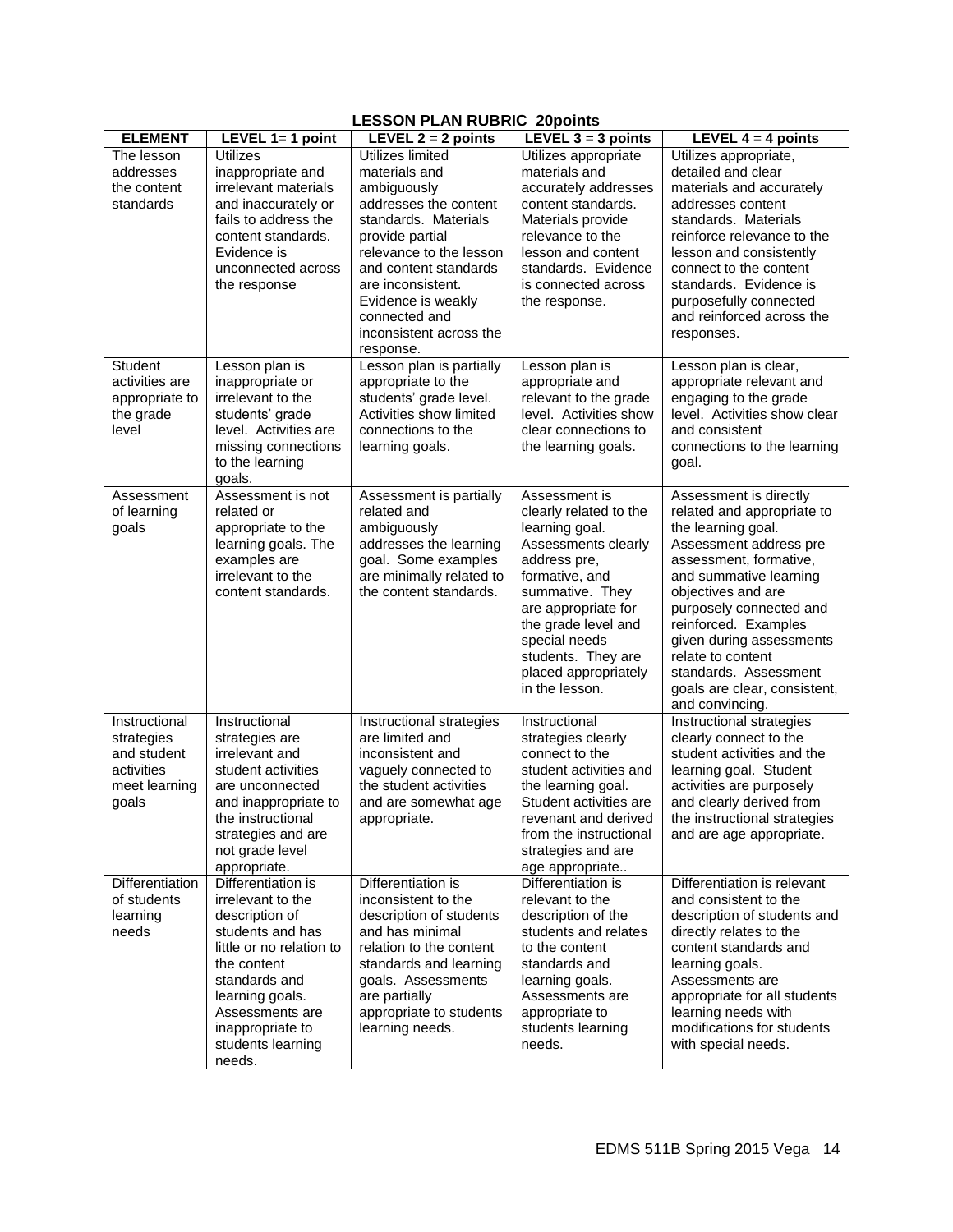# **Student Assistance Team (SAT)/Student Study Team (SST) Process 10 points**

#### **TASK Requirements and Guidelines**

- demonstrate knowledge of the use of the SAT model
- recognize the various roles of the SAT members
- examine support options for students based upon their unique individual characteristics
- understand the use of pre-referral strategies and interventions to assist the child in class
- clarify the initial procedures involved in identifying students for special education support

#### **Preparation**

- Complete the Pre-referral packet with observed characteristics of the student's behavior and learning or behavioral challenges, how the child's characteristics affect school performance, and possible strategies for supporting the student. (use *Pre-referral Intervention Manual* for reference)
- In groups of 4 meet and discuss your student. (teacher, facilitator, parent, and referring teacher)
- Complete the SST Summary Sheet with each column filled out in items that would be covered in an SST.
- Part of the packet will address the needs of the child that your group created as well as information from your text books and web sites you visited to complete your understanding of your child and areas that you need to address as a teacher. The web sites will provide information about the challenging student characteristic and strategies for supporting the student.

| <b>Approaching Standards</b>                      | <b>Meeting Standards</b>                             |  |  |  |  |
|---------------------------------------------------|------------------------------------------------------|--|--|--|--|
| 1 Point                                           | 2 Points                                             |  |  |  |  |
| Limited understanding of child's strengths, needs | Complete understanding of child's strengths,         |  |  |  |  |
| and areas to be addressed                         | needs and areas to be addressed                      |  |  |  |  |
| SAT/SST summary sheet was missing some            | SAT/SST summary sheet was complete and               |  |  |  |  |
| information                                       | accurate                                             |  |  |  |  |
| Limited understanding of each participant's role  | Complete understanding of each participant's<br>role |  |  |  |  |
| Demonstrates some knowledge of the use and        | Demonstrates accurate knowledge of the use           |  |  |  |  |
| purpose of the SST/SAT                            | and purpose of the SST/SAT                           |  |  |  |  |
| Limited participation in group preparation and    | Full participation in group preparation and          |  |  |  |  |
| simulation                                        | simulation                                           |  |  |  |  |

# **SST SIMULATION RUBRIC 10 Points**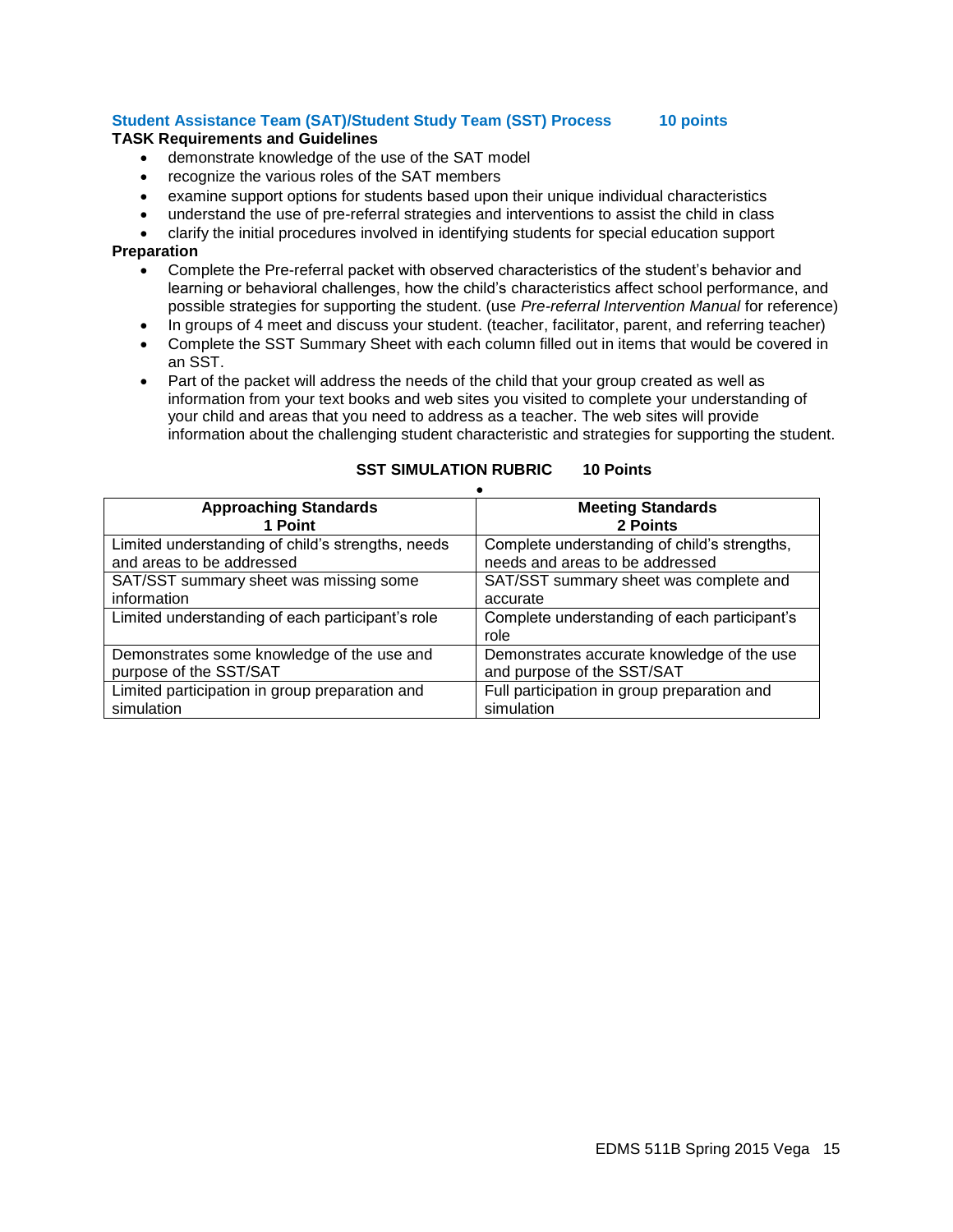# <span id="page-15-0"></span>**TENTATIVE SCHEDULE/COURSE OUTLINE**

The instructor reserves the right to alter the instructional timeline, add, delete, and/or change topics and assignments in response to individual and class needs.

| EDMS 511b - Teaching and Learning I<br>Wednesday $1:00 - 3:45$ |                                                                                                                              |                                                                                                                 |  |  |  |
|----------------------------------------------------------------|------------------------------------------------------------------------------------------------------------------------------|-----------------------------------------------------------------------------------------------------------------|--|--|--|
| <b>SESSION</b>                                                 | <b>TOPIC</b>                                                                                                                 | <b>ASSIGNMENT</b>                                                                                               |  |  |  |
| Session 1<br>January 26                                        | <b>Course Overview</b><br>$\bullet$<br><b>Assignments Discussion</b>                                                         | Bring:<br>Syllabus<br>Textbooks<br>Your own culture bag                                                         |  |  |  |
| Session 2<br>February 2                                        | Setting High Academic Expectations<br><b>Differentiated Classroom</b>                                                        | Read:<br>TLC Chapter 1<br>Tomlinson Chapter 1                                                                   |  |  |  |
| Session 3<br>February 9                                        | Planning that Ensures Academic<br>$\bullet$<br>Achievement<br>Underpinnings of Differentiation<br>$\bullet$                  | Read:<br>TLC Chapter 2<br>Tomlinson Chapter 2<br>Due: Reflection #1<br>Peer Teaching Demonstration #1           |  |  |  |
| Session 4<br>February 16                                       | <b>Structuring &amp; Delivering Lessons</b><br>$\bullet$<br>Rethinking Schools: How & for Whom?<br>$\bullet$                 | Read:<br>TLC Chapter 3<br><b>Tomlinson Chapter 3</b><br>Peer Teaching Demonstration #2                          |  |  |  |
| Session 5<br>February 23                                       | <b>Engaging Students in Lessons</b><br>$\bullet$<br><b>Learning Environments</b>                                             | Read:<br>TLC Chapter 4<br>Tomlinson Chapter 4<br>Due: Reflection #2<br>Peer Teaching Demonstration #3           |  |  |  |
| Session 6<br>March 2                                           | Creating a Strong Classroom Culture<br>$\bullet$<br>Good Curriculum and Differentiation                                      | Read:<br>TLC Chapter 5<br>Tomlinson Chapter 5<br>Peer Teaching Demonstration # 4                                |  |  |  |
| Session 7<br>March 9                                           | Setting & Maintaining High Behavioral<br>$\bullet$<br>Expectations<br><b>Building Differentiated Classrooms</b><br>$\bullet$ | Read:<br>TLC Chapter 6<br>Tomlinson Chapter 6<br>Due: Reflection #3<br>Peer Teaching Demonstration #5           |  |  |  |
| Session 8<br>March 16                                          | <b>Building Character and Trust</b><br>$\bullet$<br><b>Instructional Strategies</b><br>$\bullet$                             | Read:<br>TLC Chapter 7<br>Tomlinson Chapter 7<br>Tomlinson: Chapter 5 (ebook)<br>Peer Teaching Demonstration #6 |  |  |  |
| Session 9<br>March 23                                          | Improving Your Pacing<br><b>Instructional Strategies</b>                                                                     | Read:<br>TLC Chapter 8<br>Tomlinson Chapter 8<br>Due: Reflection #4<br>Peer Teaching Demonstration #7           |  |  |  |
| Spring<br><b>Break</b>                                         | March 30-April 4<br>$\bullet$                                                                                                | No Class                                                                                                        |  |  |  |
| Session10<br>April 6                                           | <b>Challenging Students to Think Critically</b><br>$\bullet$<br>Putting It All Together<br>$\bullet$                         | Read:<br>TLC Chapter 9<br>Tomlinson Chapter 9                                                                   |  |  |  |